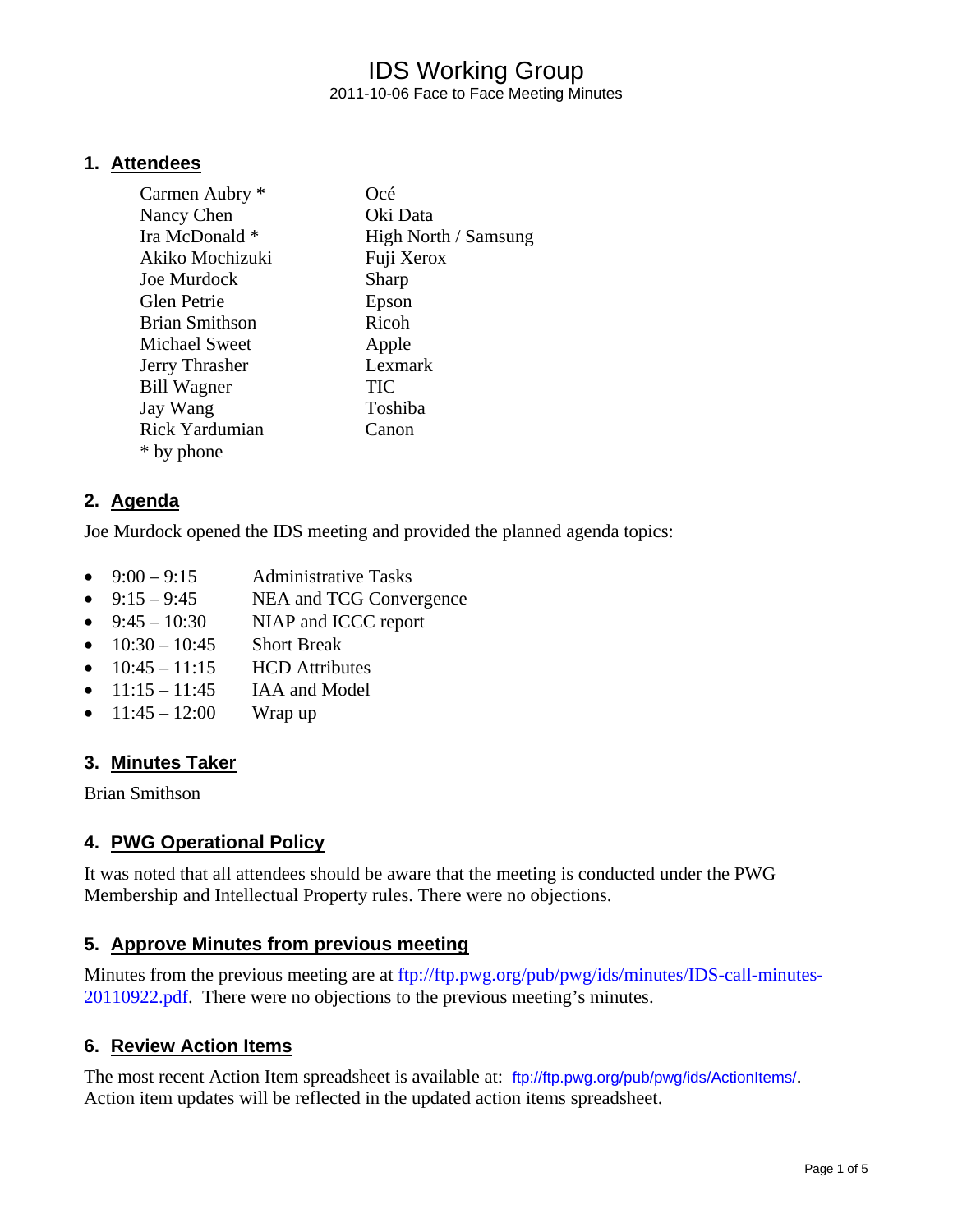2011-10-06 Face to Face Meeting Minutes

### **7. Document status**

- HCD-Assessment-Attributes ftp://ftp.pwg.org/pub/pwg/ids/wd/wd-idsattributes10-20110127.pdf
	- Stable (needs a binding prototype)
- HCD-NAP Binding ftp://ftp.pwg.org/pub/pwg/ids/wd/wd-ids-napsoh10-20100930.pdf • Stable
- HCD-NAC Business Case White Paper ftp://ftp.pwg.org/pub/pwg/ids/white/tb-ids-hcd-nac-business-case-20100422.pdf
	- Final
- IDS Charter ftp://ftp.pwg.org/pub/pwg/ids/charter/ch-ids-charter-201100503.pdf
	- Updated charter approved by Steering Committee
- HCD-Health Remediation ftp://ftp.pwg.org/pub/pwg/ids/wd/wd-ids-remediation10-20100930.pdf
	- Initial Draft

# **8. NEA/TCG Convergence**

New drafts from IETF NEA WG:

PT-EAP - Datalink layer posture transport

- for use in initial assessment (before IP address is acquired)
- based on shipping TCG TNC IFT-EAP per IETF Applications AD decision
- http://tools.ietf.org/html/draft-ietf-nea-pt-eap-00.txt

PT-TLS - Transport layer posture transport

- for use in re-assessment (after IP address is assigned)
- based on shipping TCG TNC IFT-TLS per IETF NEA WG consensus
- http://tools.ietf.org/id/draft-ietf-nea-pt-tls-01.txt

Both specs address the Ashokan attack (this is also being added to the source TCG TNC specs).

IETF NEA PA-TNC (RFC 5792) and PB-TNC (RFC 5973) are already technically aligned with their source TCG TNC specs. Therefore, a future IETF NEA implementation will also be a conforming TCG TNC implementation and vice-versa. Revised TCG TNC specs actually recommend use of the IANA registered IETF NEA common attribute OIDs (instead of previous TCG ones).

# **9. ICCC Report**

See separate slide deck: ftp://ftp.pwg.org/pub/pwg/ids/Presentation/12th%20ICCC%20Report%20to%20PWG%20IDS.pdf

There are conflicting directions on how to develop protection profiles (PPs): the CC Development Board (CCDB) has drafted a vision statement regarding "Collaborative PPs", and NIAP and some other schemes (UK, CA, and AU-NZ) are following a different approach that NIAP calls "Standard PPs".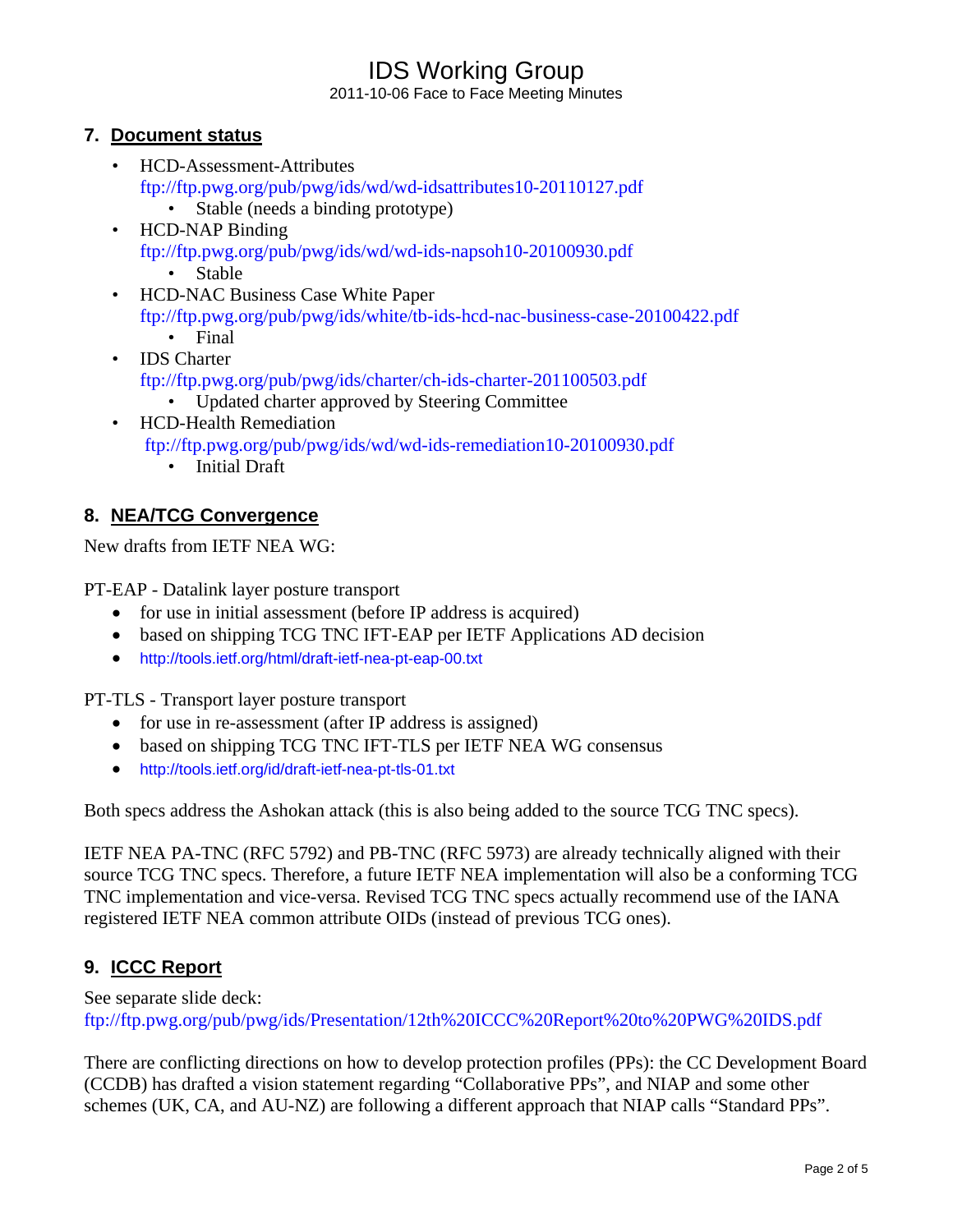2011-10-06 Face to Face Meeting Minutes

Both approaches call for a single, approved PP for each class of technology product (e.g., hardcopy devices). The CPP approach emphasizes international participation in development and recognition, and the SPP approach focuses on de-emphasis of EAL packages in favor of SAR choices and refinements that are tailored to the technology class.

There is further confusion about what constitutes a "technical community" (TC) for developing PPs. NIAP lists some TCs on their web site – new ones like Enterprise Security Management and "preexisting" ones like IEEE P2600 – but the CCDB is seeking input from vendors and others to help define the "terms of reference" (which I believe can include such things as membership and operating rules) for Collaborative Technical Communities, and since it has not defined those terms of reference, it cannot identify any qualified technical community.

Adding to the confusion and conflict is the state of the CC Forum (an informal group formed last year to include all interested parties) and the CC Vendors Forum (an informal group formed many years ago for vendors only). They have not worked well together, and the CCDB asked the two groups to "unify" and work together on the aforementioned terms of reference. A proposal from the CCVF to unify under a new entity did not get much support, and neither group seems to work well enough by itself (much less together) to expect any meaningful collaboration on terms of reference.

Brian gave a presentation that contained a brief history and status report on hardcopy device CC certifications, a critique of some of the NIAP-led PP efforts, and a proposal for CPPs to be structured as a high-level PP plus some supporting documents (SDs) to address specific issues that are problematic when they are addressed in a monolithic PP.

In addition to the presentation slides, a companion paper was submitted to the conference. Both will be on the conference web site, but you can get them now from the P2600 web site:

- http://grouper.ieee.org/groups/2600/presentations/12iccc/smithson-slides.pdf
- http://grouper.ieee.org/groups/2600/presentations/12iccc/smithson-paper.pdf

This presentation generated quite a bit of interest from CC schemes other than the US/UK/CA/AU-NZ camp, because it could be used as a functioning example of "Collaborative PP" development and a working alternative to the NIAP "Standard PP" approach. NIAP has asked the Japanese scheme (IPA) to take the lead on managing the hardcopy devices technical community and its work, and there was interest expressed by Germany and Sweden as well. Korea and The Netherlands may also be interested.

There are several steps that might be taken to help ensure the longevity and international recognition (including US recognition) of the IEEE 2600-series PPs:

- 1. Propose "terms of reference" for TCs that generally follows the operation of IEEE P2600 and the PWG.
- 2. Strengthen the existing HCD TC by inviting schemes, labs, and others, to join. This might be done under the PWG-IDS group, a new PWG group, or a new entity outside of PWG (but perhaps still part of ISTO).
- 3. Get that TC approved by the CCDB as a "Collaborative TC".
- 4. Using the rationale that the IEEE 2600-series PPs were developed under substantially the same terms of reference as that TC, get the existing PPs approved as "Collaborative PPs".
- 5. Work within the HCD TC to develop or solicit development of supporting documents.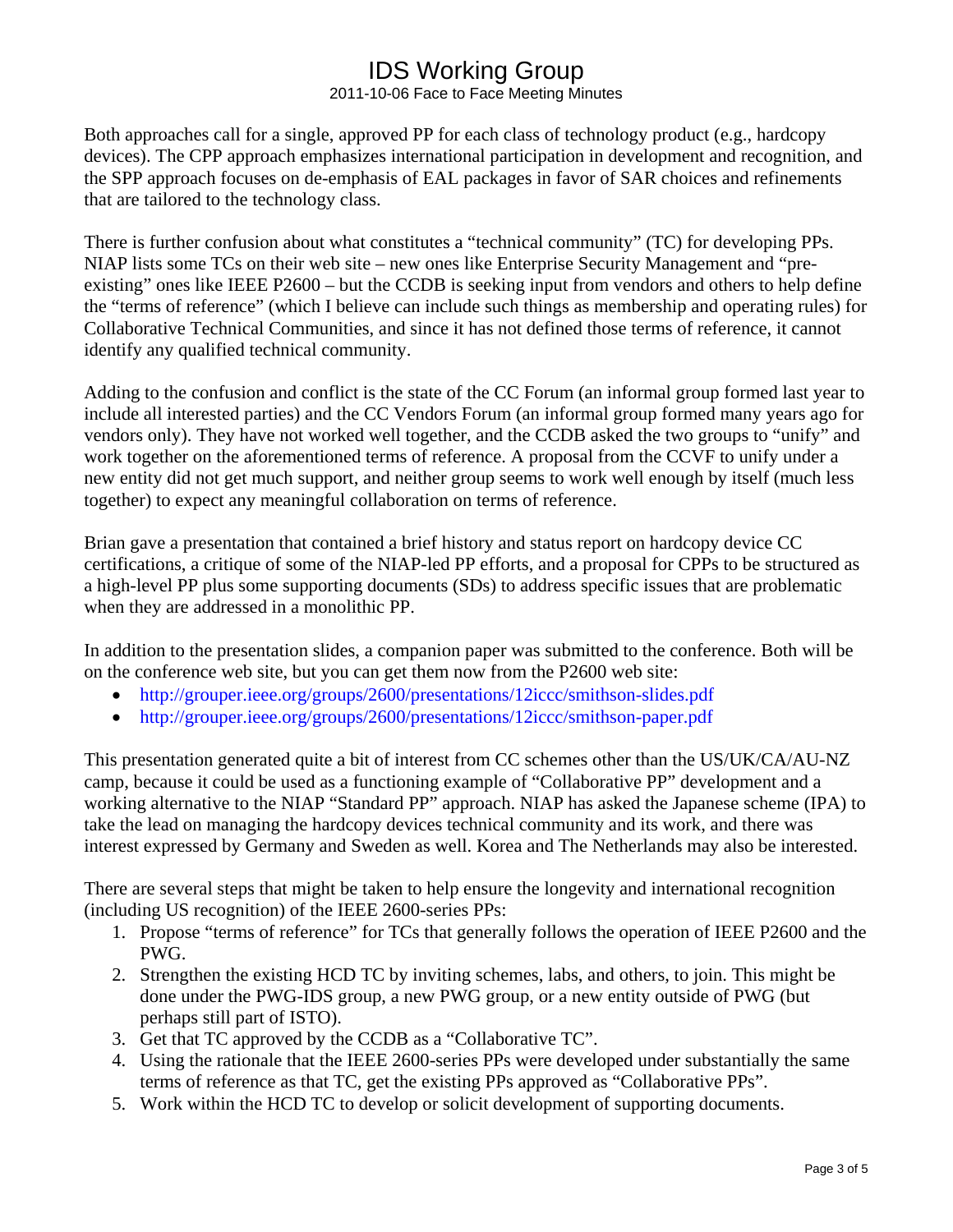2011-10-06 Face to Face Meeting Minutes

|  |  | New action item: |  |  |
|--|--|------------------|--|--|
|--|--|------------------|--|--|

| Brian Smithson | 2600 SD | `   provide a review copy of the proposed "terms of reference" to the IDS mailing list |
|----------------|---------|----------------------------------------------------------------------------------------|
|                |         |                                                                                        |

### **10. HCD Attributes**

There is a proposal to normalize the naming conventions of the HCD attributes document HCD\_ATR to be consistent with those of the Semantic Model SM. In addition to the names, the attribute codes and data type names may also be changed. These are summarized here: ftp://ftp.pwg.org/pub/pwg/ids/white/ids-hcd-attr-normalization.pdf.

Because the generic names (e.g. HealthMachineTypeModel) might conflict with other non-HCD names, we resolved to retain HCD instead of Health (e.g., HCDMachineTypeModel).

In HCD\_ATR, OctetArray is used as a data type where base64Binary is used in the SM. However, in binding specifications, the native data type names must be adopted.

New action item:

| 118 | Joe Murdock | HCD-ATR | Go through the HCD ATR and HCD NAP and change the names, data types to the ASN.1 data<br>type names with a mapping table to other data type naming conventions and codes so that the<br>attributes sort functionally. |
|-----|-------------|---------|-----------------------------------------------------------------------------------------------------------------------------------------------------------------------------------------------------------------------|
|     |             |         |                                                                                                                                                                                                                       |

#### **11. IAA and Model**

IDS-IAA Specification Review ftp://ftp.pwg.org/pub/pwg/ids/wd/wd-ids-iaa10-20111005-rev.pdf ftp://ftp.pwg.org/pub/pwg/ids/wd/wd-ids-iaa10-20111005.pdf

Schema and WSDL

ftp://ftp.pwg.org/pub/pwg/ids/wd/schema/October%202011/PwgSecurity.wsdl ftp://ftp.pwg.org/pub/pwg/ids/wd/schema/October%202011/PwgSecurityOpMsg.xsd ftp://ftp.pwg.org/pub/pwg/ids/wd/schema/October%202011/Security.xsd ftp://ftp.pwg.org/pub/pwg/ids/wd/schema/October%202011/SecurityOperations.xsd

New action item:

119 Joe Murdock | IAA | Update the security schema to match the latest PWG authentication type

- IDS-Model Specification Review ftp://ftp.pwg.org/pub/pwg/ids/wd/wd-ids-model10-20111005-rev.pdf ftp://ftp.pwg.org/pub/pwg/ids/wd/wd-ids-model10-20111005.pdf
- Integration into PrintTicket and Cloud Printing
	- What IDS elements should go into the PrintTicket Document elements
		- User Identification
		- Document Security